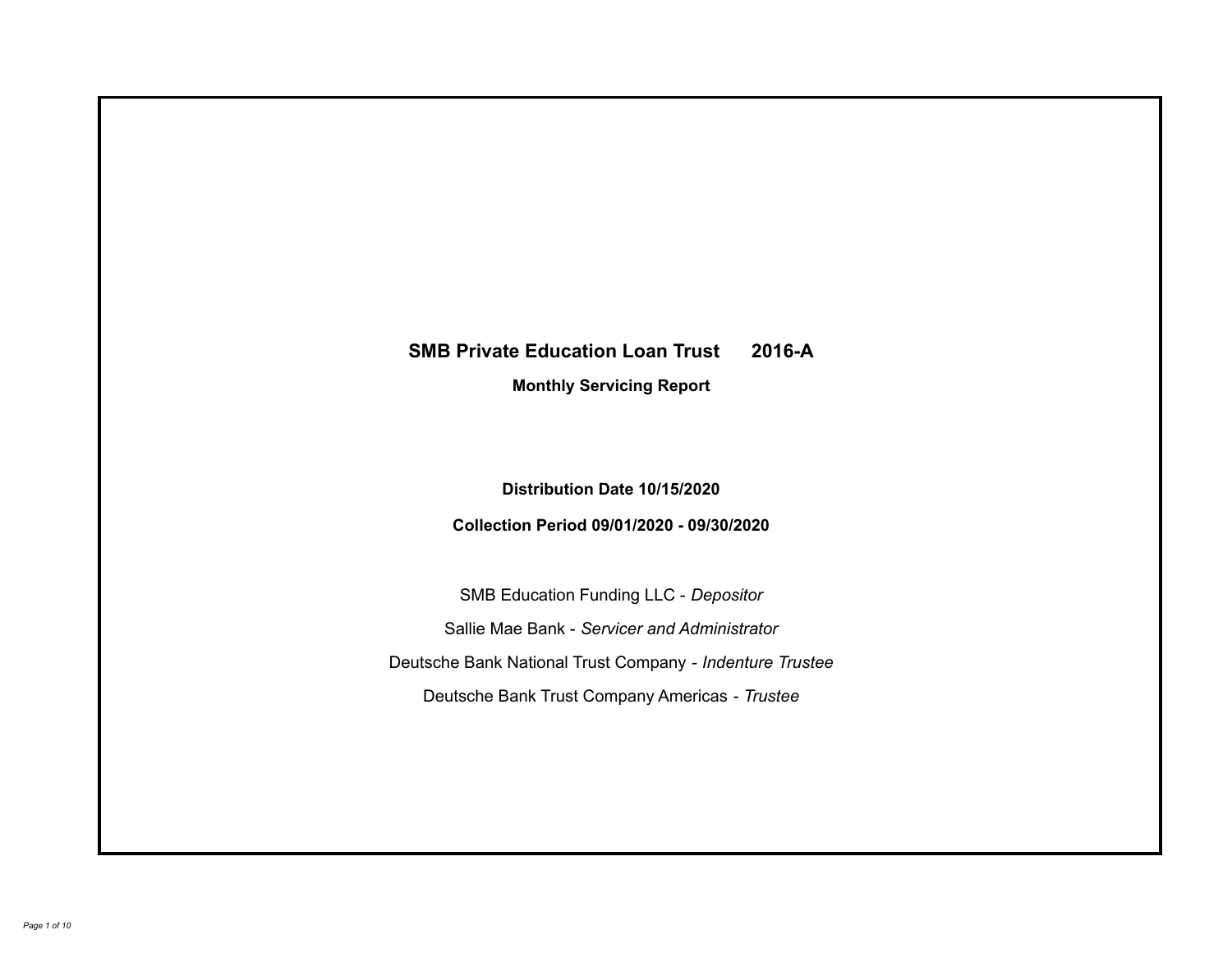| A           | <b>Student Loan Portfolio Characteristics</b>                  | <b>Settlement Date</b><br>05/26/2016 | 08/31/2020           | 09/30/2020           |
|-------------|----------------------------------------------------------------|--------------------------------------|----------------------|----------------------|
|             | <b>Principal Balance</b>                                       | \$585,861,635.84                     | \$307,151,100.31     | \$301,960,125.15     |
|             | Interest to be Capitalized Balance                             | 32,367,510.93                        | 12,552,140.61        | 12,746,761.50        |
|             | Pool Balance                                                   | \$618,229,146.77                     | \$319,703,240.92     | \$314,706,886.65     |
|             | Weighted Average Coupon (WAC)                                  |                                      |                      |                      |
|             | WAC1 (Contractual Interest Rate on the Loan)                   | 8.26%                                | 8.34%                | 8.35%                |
|             | WAC2 (Average of Applicable Interest Rate)                     | 8.23%                                | 7.79%                | 7.80%                |
|             | WAC3 (Average of Actual Interest Rate)                         | 8.16%                                | 7.71%                | 7.72%                |
|             | Weighted Average Remaining Term                                | 134.18                               | 126.17               | 126.70               |
|             | Number of Loans                                                | 53,959                               | 28,546               | 28,100               |
|             | Number of Borrowers                                            | 52,283                               | 27,548               | 27,116               |
|             | Pool Factor<br>Since Issued Total Constant Prepayment Rate (1) |                                      | 0.517127416<br>9.72% | 0.509045697<br>9.67% |
|             |                                                                |                                      |                      |                      |
| $\sf B$     | <b>Debt Securities</b><br><b>Cusip/Isin</b>                    | 09/15/2020                           |                      | 10/15/2020           |
|             | A <sub>2</sub> A<br>78449FAB7                                  | \$107,632,711.83                     |                      | \$105,466,678.70     |
|             | A <sub>2</sub> B<br>78449FAC5                                  | \$66,159,556.81                      |                      | \$64,828,141.95      |
|             | В<br>78449FAD3                                                 | \$50,000,000.00                      |                      | \$50,000,000.00      |
|             |                                                                |                                      |                      |                      |
| $\mathsf C$ | <b>Cusip/Isin</b><br><b>Certificates</b>                       | 09/15/2020                           |                      | 10/15/2020           |
|             | 78449F101<br>Residual                                          | \$100,000.00                         |                      | \$100,000.00         |
|             |                                                                |                                      |                      |                      |
| D           | <b>Account Balances</b>                                        | 09/15/2020                           |                      | 10/15/2020           |
|             | Reserve Account Balance                                        | \$1,557,854.00                       |                      | \$1,557,854.00       |
|             |                                                                |                                      |                      |                      |
| E           | <b>Asset / Liability</b>                                       | 09/15/2020                           |                      | 10/15/2020           |
|             | Overcollateralization Percentage                               | 30.00%                               |                      | 30.00%               |
|             | Specified Overcollateralization Amount                         | \$95,910,972.28                      |                      | \$94,412,066.00      |
|             | Actual Overcollateralization Amount                            | \$95,910,972.28                      |                      | \$94,412,066.00      |

(1) For additional information, see 'Since Issued CPR Methodology' found on page 11 of this report.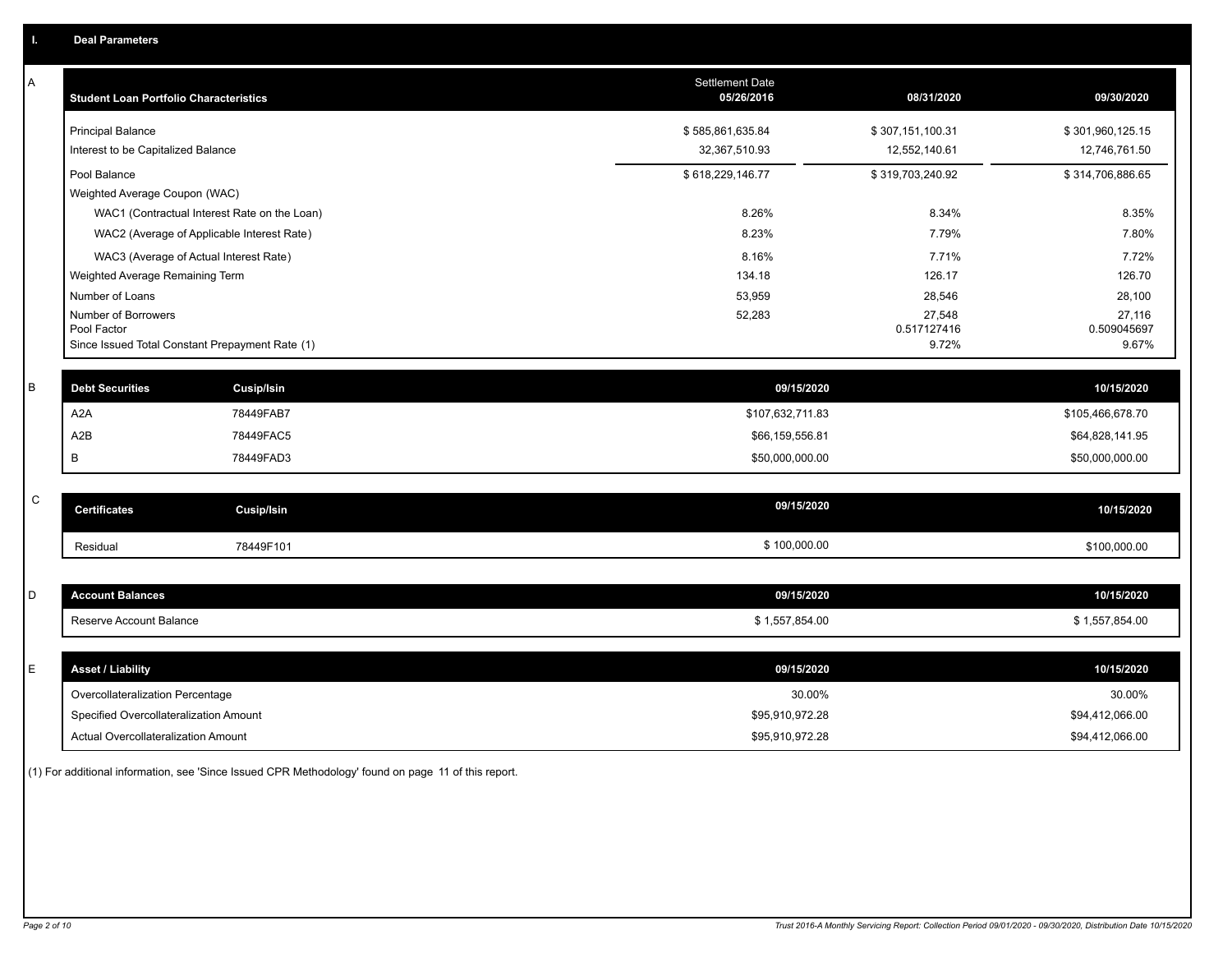# **II. 2016-A Trust Activity 09/01/2020 through 09/30/2020**

| <b>Borrower Principal</b><br>5,134,441.36<br>0.00<br><b>Consolidation Activity Principal</b><br>Seller Principal Reimbursement<br>0.00<br>Servicer Principal Reimbursement<br>0.00<br>0.00<br>Delinquent Principal Purchases by Servicer<br>17,964.46<br><b>Other Principal Deposits</b><br>\$5,152,405.82<br><b>Total Principal Receipts</b><br>B<br><b>Student Loan Interest Receipts</b><br><b>Borrower Interest</b><br>1,525,080.64<br>0.00<br><b>Consolidation Activity Interest</b><br>0.00<br>Seller Interest Reimbursement<br>0.00<br>Servicer Interest Reimbursement<br>0.00<br>Delinquent Interest Purchases by Servicer<br>28.39<br>Other Interest Deposits<br>\$1,525,109.03<br><b>Total Interest Receipts</b><br>C<br><b>Recoveries on Realized Losses</b><br>\$41,015.94<br>D<br>\$129.14<br><b>Investment Income</b><br>Ε<br><b>Funds Borrowed from Next Collection Period</b><br>\$0.00<br>F<br>\$0.00<br><b>Funds Repaid from Prior Collection Period</b><br>G<br>\$0.00<br>Loan Sale or Purchase Proceeds<br>\$0.00<br>H<br>Initial Deposits to Distribution Account<br><b>Excess Transferred from Other Accounts</b><br>\$0.00<br>\$0.00<br>J<br><b>Borrower Benefit Reimbursements</b><br><b>Other Deposits</b><br>\$0.00<br>Κ<br>Г<br><b>Other Fees Collected</b><br>\$0.00<br>М<br><b>AVAILABLE FUNDS</b><br>\$6,718,659.93<br>Non-Cash Principal Activity During Collection Period<br>N<br>\$(38,569.34)<br>Aggregate Purchased Amounts by the Depositor, Servicer or Seller<br>O<br>\$17,992.85<br>P<br>\$0.00<br>Aggregate Loan Substitutions | Α | <b>Student Loan Principal Receipts</b> |  |
|------------------------------------------------------------------------------------------------------------------------------------------------------------------------------------------------------------------------------------------------------------------------------------------------------------------------------------------------------------------------------------------------------------------------------------------------------------------------------------------------------------------------------------------------------------------------------------------------------------------------------------------------------------------------------------------------------------------------------------------------------------------------------------------------------------------------------------------------------------------------------------------------------------------------------------------------------------------------------------------------------------------------------------------------------------------------------------------------------------------------------------------------------------------------------------------------------------------------------------------------------------------------------------------------------------------------------------------------------------------------------------------------------------------------------------------------------------------------------------------------------------------------------------------------------------------------|---|----------------------------------------|--|
|                                                                                                                                                                                                                                                                                                                                                                                                                                                                                                                                                                                                                                                                                                                                                                                                                                                                                                                                                                                                                                                                                                                                                                                                                                                                                                                                                                                                                                                                                                                                                                        |   |                                        |  |
|                                                                                                                                                                                                                                                                                                                                                                                                                                                                                                                                                                                                                                                                                                                                                                                                                                                                                                                                                                                                                                                                                                                                                                                                                                                                                                                                                                                                                                                                                                                                                                        |   |                                        |  |
|                                                                                                                                                                                                                                                                                                                                                                                                                                                                                                                                                                                                                                                                                                                                                                                                                                                                                                                                                                                                                                                                                                                                                                                                                                                                                                                                                                                                                                                                                                                                                                        |   |                                        |  |
|                                                                                                                                                                                                                                                                                                                                                                                                                                                                                                                                                                                                                                                                                                                                                                                                                                                                                                                                                                                                                                                                                                                                                                                                                                                                                                                                                                                                                                                                                                                                                                        |   |                                        |  |
|                                                                                                                                                                                                                                                                                                                                                                                                                                                                                                                                                                                                                                                                                                                                                                                                                                                                                                                                                                                                                                                                                                                                                                                                                                                                                                                                                                                                                                                                                                                                                                        |   |                                        |  |
|                                                                                                                                                                                                                                                                                                                                                                                                                                                                                                                                                                                                                                                                                                                                                                                                                                                                                                                                                                                                                                                                                                                                                                                                                                                                                                                                                                                                                                                                                                                                                                        |   |                                        |  |
|                                                                                                                                                                                                                                                                                                                                                                                                                                                                                                                                                                                                                                                                                                                                                                                                                                                                                                                                                                                                                                                                                                                                                                                                                                                                                                                                                                                                                                                                                                                                                                        |   |                                        |  |
|                                                                                                                                                                                                                                                                                                                                                                                                                                                                                                                                                                                                                                                                                                                                                                                                                                                                                                                                                                                                                                                                                                                                                                                                                                                                                                                                                                                                                                                                                                                                                                        |   |                                        |  |
|                                                                                                                                                                                                                                                                                                                                                                                                                                                                                                                                                                                                                                                                                                                                                                                                                                                                                                                                                                                                                                                                                                                                                                                                                                                                                                                                                                                                                                                                                                                                                                        |   |                                        |  |
|                                                                                                                                                                                                                                                                                                                                                                                                                                                                                                                                                                                                                                                                                                                                                                                                                                                                                                                                                                                                                                                                                                                                                                                                                                                                                                                                                                                                                                                                                                                                                                        |   |                                        |  |
|                                                                                                                                                                                                                                                                                                                                                                                                                                                                                                                                                                                                                                                                                                                                                                                                                                                                                                                                                                                                                                                                                                                                                                                                                                                                                                                                                                                                                                                                                                                                                                        |   |                                        |  |
|                                                                                                                                                                                                                                                                                                                                                                                                                                                                                                                                                                                                                                                                                                                                                                                                                                                                                                                                                                                                                                                                                                                                                                                                                                                                                                                                                                                                                                                                                                                                                                        |   |                                        |  |
|                                                                                                                                                                                                                                                                                                                                                                                                                                                                                                                                                                                                                                                                                                                                                                                                                                                                                                                                                                                                                                                                                                                                                                                                                                                                                                                                                                                                                                                                                                                                                                        |   |                                        |  |
|                                                                                                                                                                                                                                                                                                                                                                                                                                                                                                                                                                                                                                                                                                                                                                                                                                                                                                                                                                                                                                                                                                                                                                                                                                                                                                                                                                                                                                                                                                                                                                        |   |                                        |  |
|                                                                                                                                                                                                                                                                                                                                                                                                                                                                                                                                                                                                                                                                                                                                                                                                                                                                                                                                                                                                                                                                                                                                                                                                                                                                                                                                                                                                                                                                                                                                                                        |   |                                        |  |
|                                                                                                                                                                                                                                                                                                                                                                                                                                                                                                                                                                                                                                                                                                                                                                                                                                                                                                                                                                                                                                                                                                                                                                                                                                                                                                                                                                                                                                                                                                                                                                        |   |                                        |  |
|                                                                                                                                                                                                                                                                                                                                                                                                                                                                                                                                                                                                                                                                                                                                                                                                                                                                                                                                                                                                                                                                                                                                                                                                                                                                                                                                                                                                                                                                                                                                                                        |   |                                        |  |
|                                                                                                                                                                                                                                                                                                                                                                                                                                                                                                                                                                                                                                                                                                                                                                                                                                                                                                                                                                                                                                                                                                                                                                                                                                                                                                                                                                                                                                                                                                                                                                        |   |                                        |  |
|                                                                                                                                                                                                                                                                                                                                                                                                                                                                                                                                                                                                                                                                                                                                                                                                                                                                                                                                                                                                                                                                                                                                                                                                                                                                                                                                                                                                                                                                                                                                                                        |   |                                        |  |
|                                                                                                                                                                                                                                                                                                                                                                                                                                                                                                                                                                                                                                                                                                                                                                                                                                                                                                                                                                                                                                                                                                                                                                                                                                                                                                                                                                                                                                                                                                                                                                        |   |                                        |  |
|                                                                                                                                                                                                                                                                                                                                                                                                                                                                                                                                                                                                                                                                                                                                                                                                                                                                                                                                                                                                                                                                                                                                                                                                                                                                                                                                                                                                                                                                                                                                                                        |   |                                        |  |
|                                                                                                                                                                                                                                                                                                                                                                                                                                                                                                                                                                                                                                                                                                                                                                                                                                                                                                                                                                                                                                                                                                                                                                                                                                                                                                                                                                                                                                                                                                                                                                        |   |                                        |  |
|                                                                                                                                                                                                                                                                                                                                                                                                                                                                                                                                                                                                                                                                                                                                                                                                                                                                                                                                                                                                                                                                                                                                                                                                                                                                                                                                                                                                                                                                                                                                                                        |   |                                        |  |
|                                                                                                                                                                                                                                                                                                                                                                                                                                                                                                                                                                                                                                                                                                                                                                                                                                                                                                                                                                                                                                                                                                                                                                                                                                                                                                                                                                                                                                                                                                                                                                        |   |                                        |  |
|                                                                                                                                                                                                                                                                                                                                                                                                                                                                                                                                                                                                                                                                                                                                                                                                                                                                                                                                                                                                                                                                                                                                                                                                                                                                                                                                                                                                                                                                                                                                                                        |   |                                        |  |
|                                                                                                                                                                                                                                                                                                                                                                                                                                                                                                                                                                                                                                                                                                                                                                                                                                                                                                                                                                                                                                                                                                                                                                                                                                                                                                                                                                                                                                                                                                                                                                        |   |                                        |  |
|                                                                                                                                                                                                                                                                                                                                                                                                                                                                                                                                                                                                                                                                                                                                                                                                                                                                                                                                                                                                                                                                                                                                                                                                                                                                                                                                                                                                                                                                                                                                                                        |   |                                        |  |
|                                                                                                                                                                                                                                                                                                                                                                                                                                                                                                                                                                                                                                                                                                                                                                                                                                                                                                                                                                                                                                                                                                                                                                                                                                                                                                                                                                                                                                                                                                                                                                        |   |                                        |  |
|                                                                                                                                                                                                                                                                                                                                                                                                                                                                                                                                                                                                                                                                                                                                                                                                                                                                                                                                                                                                                                                                                                                                                                                                                                                                                                                                                                                                                                                                                                                                                                        |   |                                        |  |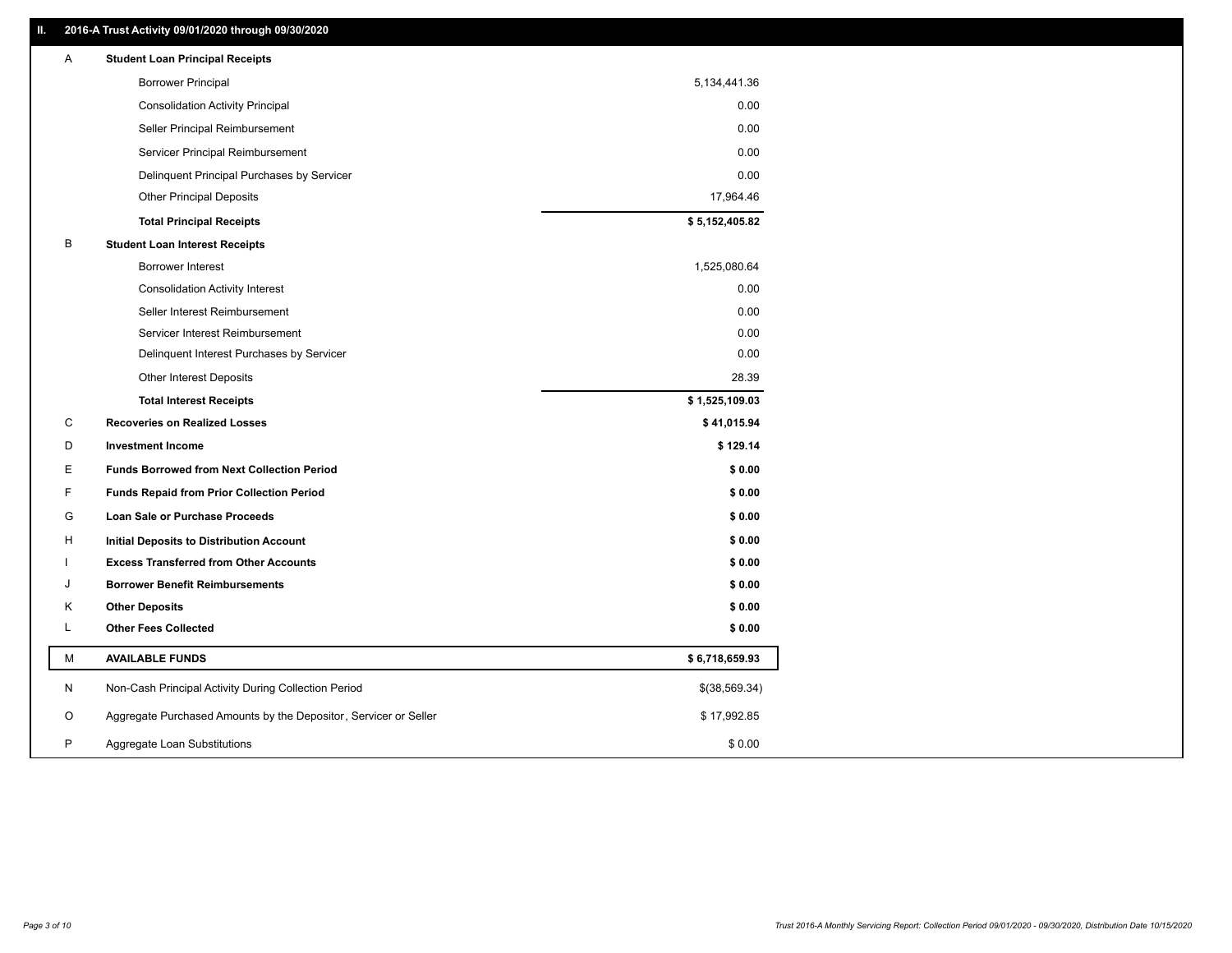|                   | <b>Loans by Repayment Status</b> |                          |            |                                                           |                |                            |                   |         |                                                                  |                |                            |
|-------------------|----------------------------------|--------------------------|------------|-----------------------------------------------------------|----------------|----------------------------|-------------------|---------|------------------------------------------------------------------|----------------|----------------------------|
|                   |                                  |                          | 09/30/2020 |                                                           |                |                            | 08/31/2020        |         |                                                                  |                |                            |
|                   |                                  | <b>Wtd Avg</b><br>Coupon | # Loans    | Principal and<br><b>Interest Accrued</b><br>to Capitalize | % of Principal | % of Loans in<br>Repay (1) | Wtd Avg<br>Coupon | # Loans | <b>Principal and</b><br><b>Interest Accrued</b><br>to Capitalize | % of Principal | % of Loans in<br>Repay (1) |
| INTERIM:          | IN SCHOOL                        | 8.89%                    | 743        | \$12,424,223.55                                           | 3.948%         | $-$ %                      | 8.90%             | 729     | \$12,176,630.01                                                  | 3.809%         | $-$ %                      |
|                   | GRACE                            | 8.83%                    | 429        | \$7,330,462.80                                            | 2.329%         | $-$ %                      | 8.82%             | 458     | \$7,767,433.56                                                   | 2.430%         | $-$ %                      |
|                   | <b>DEFERMENT</b>                 | 8.50%                    | 1,756      | \$23,683,802.64                                           | 7.526%         | $-$ %                      | 8.51%             | 1,579   | \$21,470,449.97                                                  | 6.716%         | $-$ %                      |
| <b>REPAYMENT:</b> | <b>CURRENT</b>                   | 7.52%                    | 23,300     | \$244,676,456.19                                          | 77.747%        | 90.197%                    | 7.50%             | 23,491  | \$245,300,371.53                                                 | 76.728%        | 88.146%                    |
|                   | 31-60 DAYS DELINQUENT            | 7.85%                    | 473        | \$6,184,481.57                                            | 1.965%         | 2.280%                     | 8.09%             | 514     | \$7,193,084.56                                                   | 2.250%         | 2.585%                     |
|                   | 61-90 DAYS DELINQUENT            | 8.19%                    | 235        | \$3,684,436.93                                            | 1.171%         | 1.358%                     | 8.25%             | 194     | \$2,874,962.42                                                   | 0.899%         | 1.033%                     |
|                   | > 90 DAYS DELINQUENT             | 8.67%                    | 117        | \$1,718,947.32                                            | 0.546%         | 0.634%                     | 8.66%             | 131     | \$2,115,824.94                                                   | 0.662%         | 0.760%                     |
|                   | FORBEARANCE                      | 7.97%                    | 1,047      | \$15,004,075.65                                           | 4.768%         | 5.531%                     | 7.92%             | 1,450   | \$20,804,483.93                                                  | 6.507%         | 7.476%                     |
| <b>TOTAL</b>      |                                  |                          | 28,100     | \$314,706,886.65                                          | 100.00%        | 100.00%                    |                   | 28,546  | \$319,703,240.92                                                 | 100.00%        | 100.00%                    |

Percentages may not total 100% due to rounding \*

1 Loans classified in "Repayment" include any loan for which interim interest only, \$25 fixed payments or full principal and interest payments are due.

| 09/30/2020<br>08/31/2020<br>Principal and<br>Principal and<br><b>Wtd Avg</b><br><b>Interest Accrued</b><br>% of Loans in<br><b>Wtd Avg</b><br><b>Interest Accrued</b><br>P&I Repay (2)<br># Loans<br>to Capitalize<br>% of Principal<br>to Capitalize<br>Coupon<br>Coupon<br># Loans<br>IN SCHOOL<br>8.54%<br>$-$ %<br>8.53%<br>INTERIM:<br>1,431<br>\$22,613,898.85<br>7.186%<br>1,417<br>\$21,988,104.69<br>GRACE<br>$-$ %<br>843<br>8.47%<br>891<br>8.49%<br>\$13,749,426.87<br>4.369%<br>\$14,636,173.92<br><b>DEFERMENT</b><br>$-$ %<br>8.12%<br>3,354<br>14.102%<br>\$44,380,202.68<br>8.09%<br>3,009<br>\$39,893,134.55 |                                                  |
|--------------------------------------------------------------------------------------------------------------------------------------------------------------------------------------------------------------------------------------------------------------------------------------------------------------------------------------------------------------------------------------------------------------------------------------------------------------------------------------------------------------------------------------------------------------------------------------------------------------------------------|--------------------------------------------------|
|                                                                                                                                                                                                                                                                                                                                                                                                                                                                                                                                                                                                                                |                                                  |
|                                                                                                                                                                                                                                                                                                                                                                                                                                                                                                                                                                                                                                | % of Loans in<br>P&I Repay (2)<br>% of Principal |
|                                                                                                                                                                                                                                                                                                                                                                                                                                                                                                                                                                                                                                | $-$ %<br>6.878%                                  |
|                                                                                                                                                                                                                                                                                                                                                                                                                                                                                                                                                                                                                                | $-$ %<br>4.578%                                  |
|                                                                                                                                                                                                                                                                                                                                                                                                                                                                                                                                                                                                                                | $-$ %<br>12.478%                                 |
| <b>CURRENT</b><br>P&I REPAYMENT:<br>7.46%<br>20,632<br>\$207,763,993.46<br>66.018%<br>88.802%<br>7.45%<br>20,966<br>\$210,713,330.91                                                                                                                                                                                                                                                                                                                                                                                                                                                                                           | 65.909%<br>86.647%                               |
| 31-60 DAYS DELINQUENT<br>7.86%<br>450<br>1.863%<br>8.06%<br>493<br>\$5,861,542.29<br>2.505%<br>\$6,738,722.78                                                                                                                                                                                                                                                                                                                                                                                                                                                                                                                  | 2.771%<br>2.108%                                 |
| 61-90 DAYS DELINQUENT<br>8.18%<br>228<br>1.154%<br>192<br>\$3,632,655.11<br>1.553%<br>8.24%<br>\$2,857,053.28                                                                                                                                                                                                                                                                                                                                                                                                                                                                                                                  | 1.175%<br>0.894%                                 |
| > 90 DAYS DELINQUENT<br>8.69%<br>115<br>0.727%<br>8.69%<br>128<br>\$1,701,091.74<br>0.541%<br>\$2,072,236.86                                                                                                                                                                                                                                                                                                                                                                                                                                                                                                                   | 0.852%<br>0.648%                                 |
| FORBEARANCE<br>7.97%<br>1,047<br>4.768%<br>6.413%<br>7.92%<br>1,450<br>\$15,004,075.65<br>\$20,804,483.93                                                                                                                                                                                                                                                                                                                                                                                                                                                                                                                      | 8.555%<br>6.507%                                 |
| <b>TOTAL</b><br>28,100<br>100.00%<br>28,546<br>\$314,706,886.65<br>100.00%<br>\$319,703,240.92<br>$\star$<br>Percentages may not total 100% due to rounding<br>2 Loans classified in "P&I Repayment" includes only those loans for which scheduled principal and interest payments are due.                                                                                                                                                                                                                                                                                                                                    | 100.00%<br>100.00%                               |

WAC reflects WAC3 To conform with company standard reporting these sections now include Princial and Interest Accrued to Capitalize .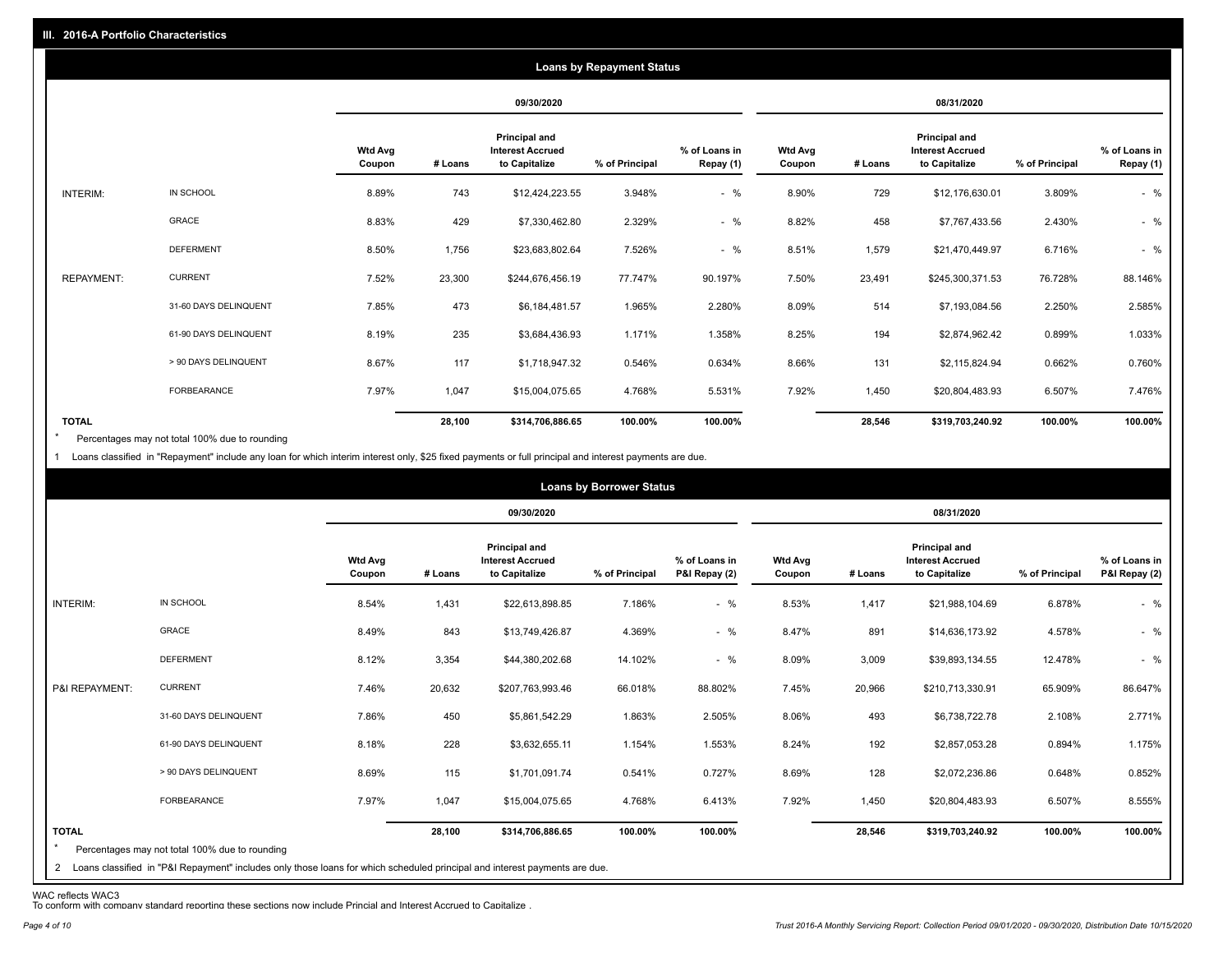|                                                                                                  | 9/30/2020        | 8/31/2020        |  |
|--------------------------------------------------------------------------------------------------|------------------|------------------|--|
| Pool Balance                                                                                     | \$314,706,886.65 | \$319,703,240.92 |  |
| Total # Loans                                                                                    | 28,100           | 28,546           |  |
| Total # Borrowers                                                                                | 27,116           | 27,548           |  |
| Weighted Average Coupon                                                                          | 7.80%            | 7.79%            |  |
| Weighted Average Remaining Term                                                                  | 126.70           | 126.17           |  |
| Percent of Pool - Cosigned                                                                       | 93.1%            | 93.1%            |  |
| Percent of Pool - Non Cosigned                                                                   | 6.9%             | 6.9%             |  |
| Borrower Interest Accrued for Period                                                             | \$1,914,257.15   | \$2,011,618.36   |  |
| Outstanding Borrower Interest Accrued                                                            | \$15,910,075.22  | \$15,965,244.13  |  |
| Gross Principal Realized Loss - Periodic *                                                       | \$440,031.98     | \$480,023.62     |  |
| Gross Principal Realized Loss - Cumulative *                                                     | \$22,106,348.25  | \$21,666,316.27  |  |
| Recoveries on Realized Losses - Periodic                                                         | \$41,015.94      | \$32,011.19      |  |
| Recoveries on Realized Losses - Cumulative                                                       | \$3,384,128.01   | \$3,343,112.07   |  |
| Net Losses - Periodic                                                                            | \$399,016.04     | \$448,012.43     |  |
| Net Losses - Cumulative                                                                          | \$18,722,220.24  | \$18,323,204.20  |  |
| Non-Cash Principal Activity - Capitalized Interest                                               | \$405,267.46     | \$322,356.55     |  |
| Since Issued Total Constant Prepayment Rate (CPR) (1)                                            | 9.67%            | 9.72%            |  |
| Loan Substitutions                                                                               | \$0.00           | \$0.00           |  |
| <b>Cumulative Loan Substitutions</b>                                                             | \$0.00           | \$0.00           |  |
| <b>Unpaid Servicing Fees</b>                                                                     | \$0.00           | \$0.00           |  |
| <b>Unpaid Administration Fees</b>                                                                | \$0.00           | \$0.00           |  |
| <b>Unpaid Carryover Servicing Fees</b>                                                           | \$0.00           | \$0.00           |  |
| Note Interest Shortfall                                                                          | \$0.00           | \$0.00           |  |
| Loans in Modification                                                                            | \$27,554,921.73  | \$27,856,220.90  |  |
| % of Loans in Modification as a % of Loans in Repayment (P&I)                                    | 12.58%           | 12.53%           |  |
|                                                                                                  |                  |                  |  |
| % Annualized Gross Principal Realized Loss - Periodic as a %<br>of Loans in Repayment (P&I) * 12 | 2.41%            | 2.59%            |  |
| % Gross Principal Realized Loss - Cumulative as a % of                                           |                  |                  |  |
| Original Pool Balance                                                                            | 3.58%            | 3.50%            |  |
|                                                                                                  |                  |                  |  |
|                                                                                                  |                  |                  |  |

\* In accordance with the Servicer's current policies and procedures, after September 1, 2017 loans subject to bankruptcy claims generally will not be reported as a charged- off unless and until they are delinquent for 120

(1) For additional information, see 'Since Issued CPR Methodology' found on page 11 of this report.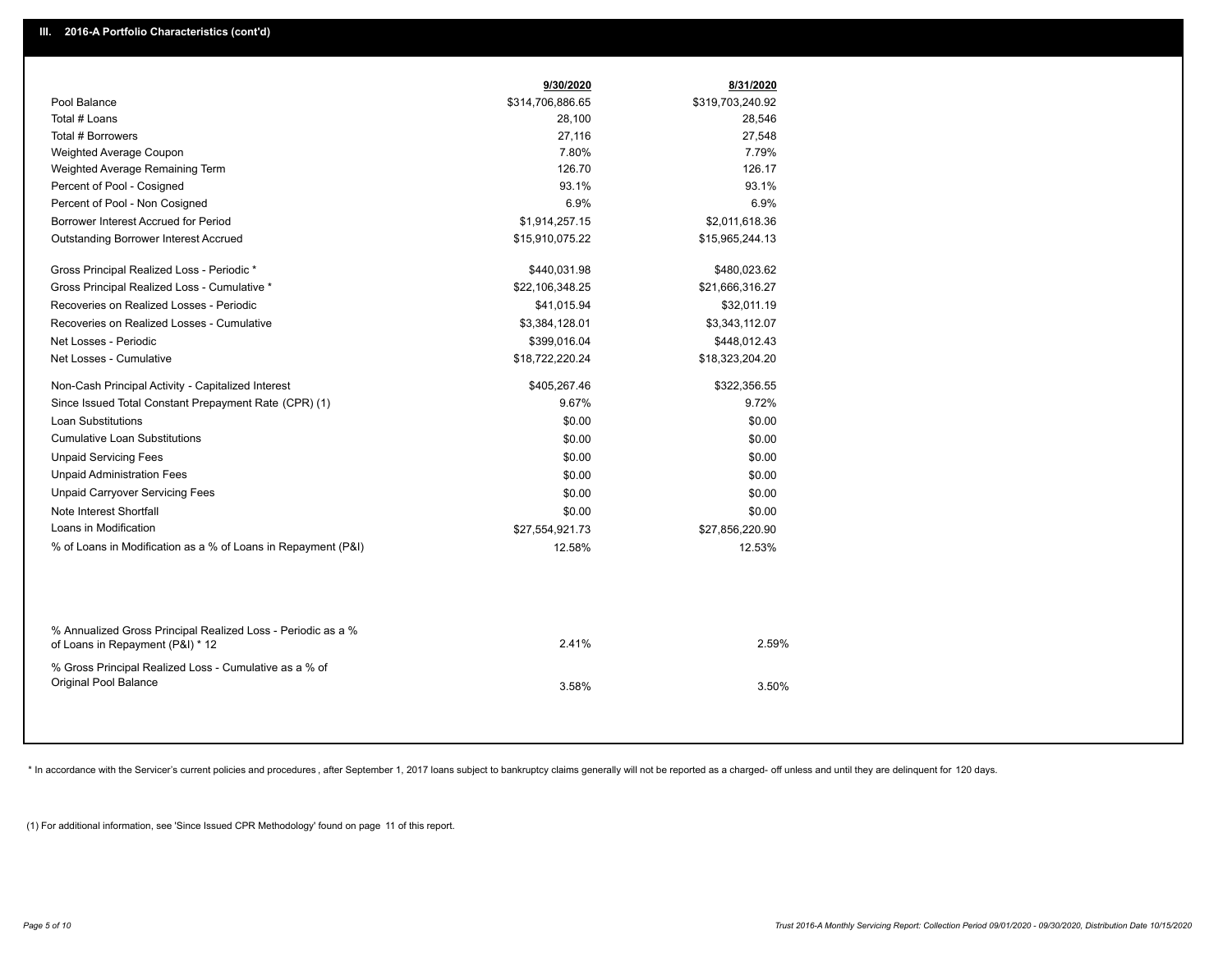#### **Loan Program**  A

|                                    | Weighted<br><b>Average Coupon</b> | # LOANS     | <b>\$ AMOUNT</b> | $%$ *     |
|------------------------------------|-----------------------------------|-------------|------------------|-----------|
| - Smart Option Interest-Only Loans | 6.73%                             | 5,968       | \$45,878,844.79  | 14.578%   |
| - Smart Option Fixed Pay Loans     | 7.74%                             | 7,562       | \$101,224,873.67 | 32.165%   |
| - Smart Option Deferred Loans      | 7.98%                             | 14.570      | \$167,603,168.19 | 53.257%   |
| - Other Loan Programs              | $0.00\%$                          | $\mathbf 0$ | \$0.00           | $0.000\%$ |
| <b>Total</b>                       | 7.72%                             | 28,100      | \$314,706,886.65 | 100.000%  |

\* Percentages may not total 100% due to rounding

B

C

**Index Type**

|                       | Weighted<br><b>Average Coupon</b> | # LOANS | <b>\$ AMOUNT</b> | $%$ *     |
|-----------------------|-----------------------------------|---------|------------------|-----------|
| - Fixed Rate Loans    | 7.67%                             | 6,092   | \$78,927,659.16  | 25.080%   |
| - LIBOR Indexed Loans | 7.74%                             | 22,008  | \$235,779,227.49 | 74.920%   |
| - Other Index Rates   | $0.00\%$                          |         | \$0.00           | $0.000\%$ |
| Total                 | 7.72%                             | 28,100  | \$314,706,886.65 | 100.000%  |

\* Percentages may not total 100% due to rounding

# **Weighted Average Recent FICO**

| (2)<br>Wtd Avg Recent FICO Band                                                                                                                                                                                                                          | # LOANS | <b>\$ AMOUNT</b> | $%$ *    |
|----------------------------------------------------------------------------------------------------------------------------------------------------------------------------------------------------------------------------------------------------------|---------|------------------|----------|
| $0 - 639$                                                                                                                                                                                                                                                | 2,128   | \$25,610,082.63  | 8.138%   |
| 640 - 669                                                                                                                                                                                                                                                | 1,855   | \$20,758,915.93  | 6.596%   |
| 670 - 699                                                                                                                                                                                                                                                | 2,870   | \$31,738,436.68  | 10.085%  |
| 700 - 739                                                                                                                                                                                                                                                | 5,780   | \$67,540,080.52  | 21.461%  |
| $740 +$                                                                                                                                                                                                                                                  | 15,466  | \$169,054,324.53 | 53.718%  |
| N/A <sup>(1)</sup>                                                                                                                                                                                                                                       |         | \$5,046.36       | 0.002%   |
| <b>Total</b>                                                                                                                                                                                                                                             | 28,100  | \$314,706,886.65 | 100.000% |
| * Percentages may not total 100% due to rounding<br>1 Includes trust private education loans where recent FICO is unavailable or obtaining recent FICO is prohibited by law<br>2 Recent FICO is updated in quarterly intervals; unless prohibited by law |         |                  |          |

WAC reflects WAC3

To conform with company standard reporting these sections now include Princial and Interest Accrued to Capitalize .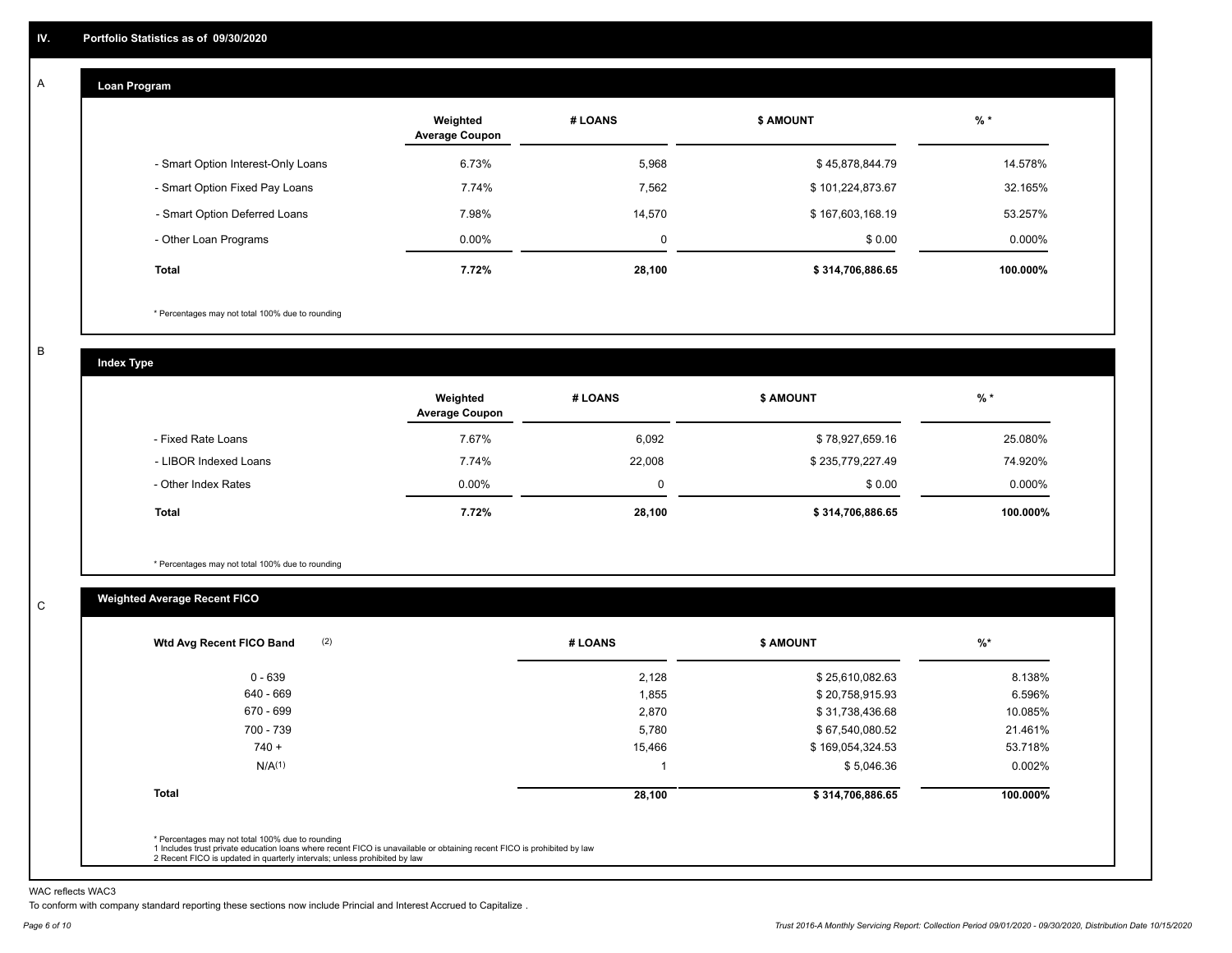| ۷. | 2016-A Reserve Account, Principal Distribution, and R-2 Certificate Calculations        |                  |
|----|-----------------------------------------------------------------------------------------|------------------|
| А. | <b>Reserve Account</b>                                                                  |                  |
|    | Specified Reserve Account Balance                                                       | \$1,557,854.00   |
|    | Actual Reserve Account Balance                                                          | \$1,557,854.00   |
| В. | <b>Principal Distribution Amount</b>                                                    |                  |
|    | i.<br>Class A Notes Outstanding                                                         | \$173,792,268.64 |
|    | Pool Balance<br>ii.                                                                     | \$314,706,886.65 |
|    | First Priority Principal Distribution Amount (i - ii)<br>iii.                           | \$0.00           |
|    | Class A and B Notes Outstanding<br>iv.                                                  | \$223,792,268.64 |
|    | First Priority Principal Distribution Amount<br>v.                                      | \$0.00           |
|    | Pool Balance<br>vi.                                                                     | \$314,706,886.65 |
|    | Specified Overcollateralization Amount<br>vii.                                          | \$94,412,066.00  |
|    | Regular Principal Distribution Amount (if (iv > 0, (iv - v) - (vi - vii))<br>viii.      | \$3,497,447.99   |
|    | Pool Balance<br>ix.                                                                     | \$314,706,886.65 |
|    | 10% of Initial Pool Balance<br>х.                                                       | \$61,822,914.68  |
|    | First Priority Principal Distribution Amount<br>xi.                                     | \$0.00           |
|    | Regular Principal Distribution Amount<br>xii.                                           | \$3,497,447.99   |
|    | Available Funds (after payment of waterfall items A through I)<br>xiii.                 | \$2,563,807.99   |
|    | Additional Principal Distribution Amount (if(vi <= x,min(xiii, vi - xi - xii)))<br>xiv. | \$0.00           |
| C. | R-2 Certificate                                                                         |                  |
|    | <b>Previous Notional Balance</b>                                                        | \$37,490,591.00  |
|    | Shortfall of Principal                                                                  | \$0.00           |
|    | Shortfall of Interest                                                                   | \$0.00           |
|    | <b>Current Notional Balance</b>                                                         | \$37,490,591.00  |
|    | Excess Distribution Allocated (1)                                                       | \$723,001.08     |
|    |                                                                                         |                  |
|    |                                                                                         |                  |

1. Until the notional amount of the R-2 Certificate is reduced to zero and if there is excess cash through the distribution available it will be distributed to the R-2 Certificate, otherwise the amount will be zero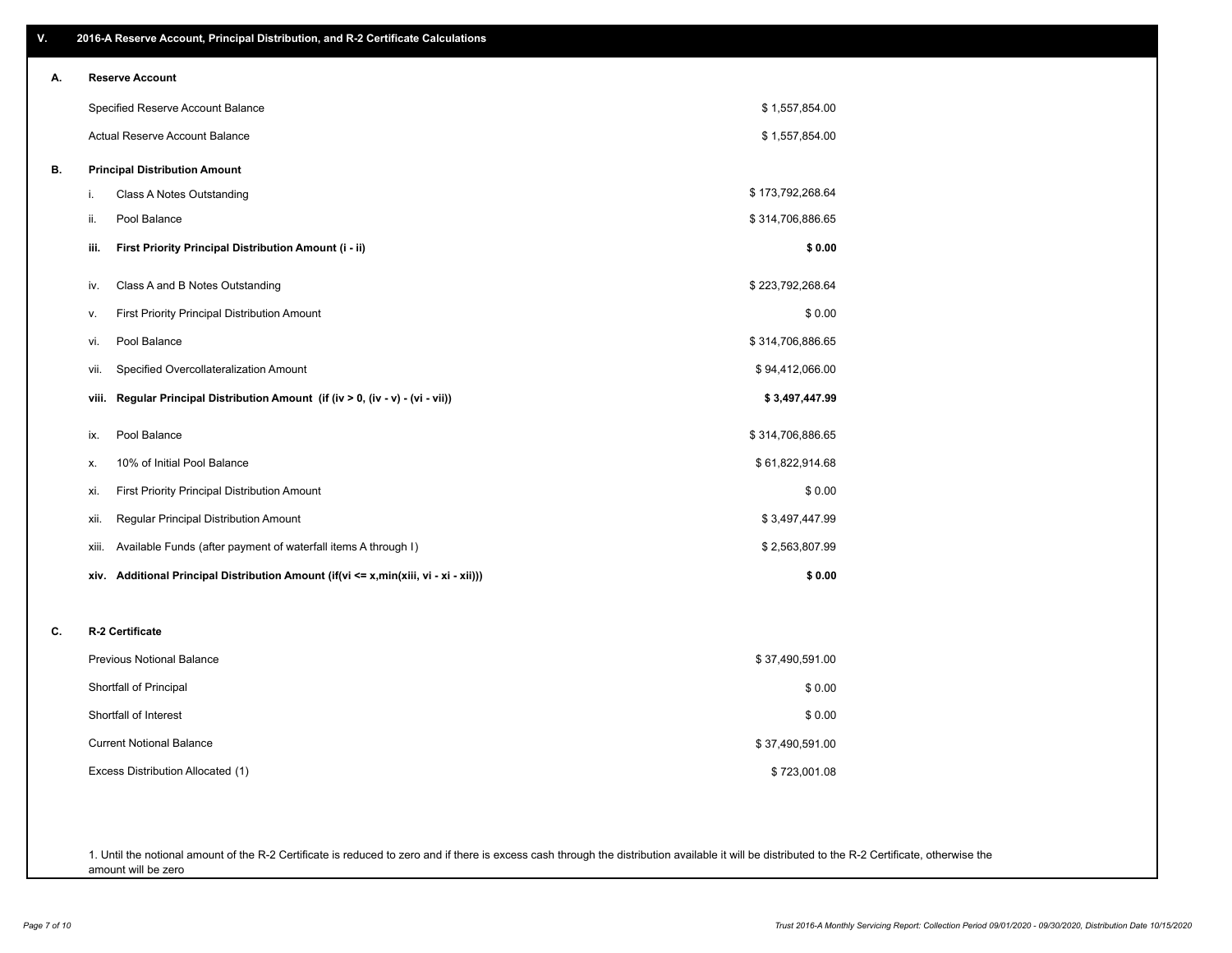|                                                               | Paid           | <b>Funds Balance</b> |
|---------------------------------------------------------------|----------------|----------------------|
| <b>Total Available Funds</b>                                  |                | \$6,718,659.93       |
| <b>Trustee Fees</b><br>A                                      | \$0.00         | \$6,718,659.93       |
| <b>Servicing Fees</b><br>В                                    | \$205,280.91   | \$6,513,379.02       |
| C<br>i. Administration Fees                                   | \$8,333.00     | \$6,505,046.02       |
| ii. Unreimbursed Administrator Advances plus any Unpaid       | \$0.00         | \$6,505,046.02       |
| D<br>Class A Noteholders Interest Distribution Amount         | \$333,274.21   | \$6,171,771.81       |
| E.<br><b>First Priority Principal Payment</b>                 | \$0.00         | \$6,171,771.81       |
| F.<br><b>Class B Noteholders Interest Distribution Amount</b> | \$110,515.83   | \$6,061,255.98       |
| Reinstatement Reserve Account<br>G                            | \$0.00         | \$6,061,255.98       |
| H<br><b>Regular Principal Distribution</b>                    | \$3,497,447.99 | \$2,563,807.99       |
| <b>Carryover Servicing Fees</b>                               | \$0.00         | \$2,563,807.99       |
| Additional Principal Distribution Amount<br>J                 | \$0.00         | \$2,563,807.99       |
| Unpaid Expenses of Trustee<br>K                               | \$0.00         | \$2,563,807.99       |
| Unpaid Expenses of Administrator<br>L                         | \$0.00         | \$2,563,807.99       |
| M<br>i. Remaining Funds to the R-1 Certificateholder(s)       | \$1,840,806.91 | \$723,001.08         |
| ii. Remaining Funds to the R-2 Certificateholder(s)           | \$723,001.08   | \$0.00               |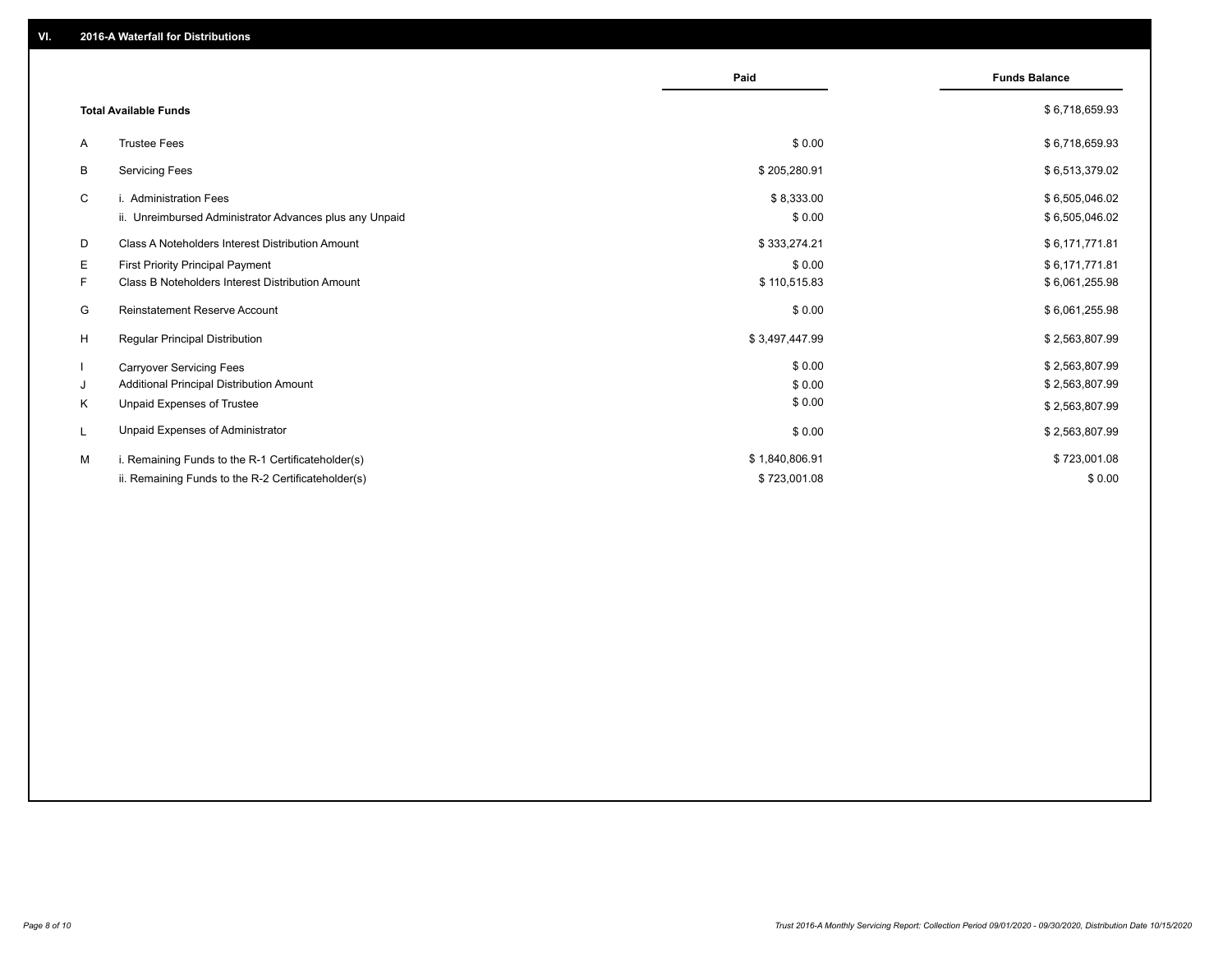# Ending Balance Factor Paydown Factor 0.009935932 0.009935932 0.000000000 Ending Principal Balance \$ 105,466,678.70 \$ \$64,828,141.95 \$64,828,141.95 \$50,000,000.00 Principal Paid \$2,166,033.13 \$ 1,331,414.86 \$ - Interest Shortfall \$ - \$ - \$ - Interest Paid \$ 242,173.60 \$ 91,100.61 \$ 110,515.83 Total Interest Due \$ 242,173.60 \$ 91,100.61 \$ 110,515.83 Interest Shortfall from Prior Period Plus Accrued Interest \$ - \$ - \$ - Current Interest Due \$ 242,173.60 \$ 91,100.61 \$ 110,515.83 Accrued Interest Factor 0.002250000 0.001376983 0.002210317 Interest Rate\* 2.70000% 1.65238% 2.65238% Daycount Fraction 0.08333333 0.08333333 0.08333333 Accrual Period End 10/15/2020 10/15/2020 10/15/2020 Accrual Period Begin 9/15/2020 9/15/2020 9/15/2020 Record Date (Days Prior to Distribution) 1 1 NEW YORK BUSINESS DAY 1 NEW YORK BUSINESS DAY 1 NEW YORK BUSINESS DAY Spread/Fixed Rate 2.70% 1.50% 2.50% Index FIXED LIBOR LIBOR Beginning Balance \$ 107,632,711.83 \$ 66,159,556.81 \$ 50,000,000.00 Cusip/Isin 78449FAB7 78449FAC5 78449FAD3 **A2A A2B B** 0.483792104 0.483792104 1.000000000 **Distribution Amounts**

\* Pay rates for Current Distribution. For the interest rates applicable to the next distribution date, please see https://www.salliemae.com/about/investors/data/SMBabrate.txt.

**VII. 2016-A Distributions**